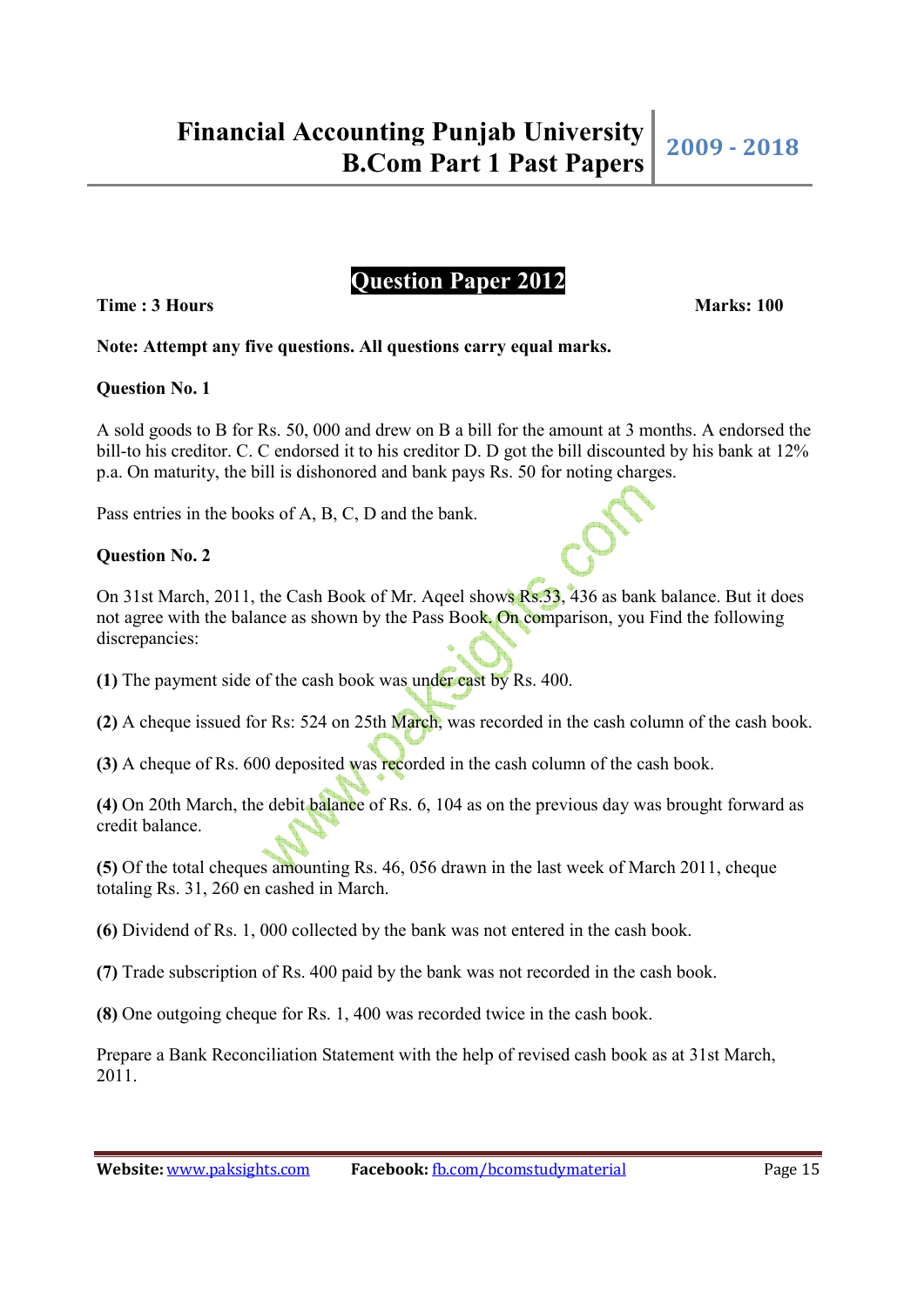## **Question No. 3**

From the following Trail Balance and adjustments, you are required to prepare Trading and Profit and Loss Account for the year ended 31st December, 2011 and a Balance Sheet as on 31.12.2011

| <b>Debit balance</b>           | <b>Rs</b> | <b>Credit balances</b>  | $\mathbf{R}s$ |  |  |  |
|--------------------------------|-----------|-------------------------|---------------|--|--|--|
| Cash at bank                   | 31,800    | Capital                 | 420,000       |  |  |  |
| Cash in hand                   | 4,800     | Sundry creditors        | 60,000        |  |  |  |
| Closing stock                  | 180,000   | Bills payable           | 30,000        |  |  |  |
| Plant and machinery            | 450,000   | <b>Sales</b>            | 1390,200      |  |  |  |
| <b>Bills</b> receivable        | 30,000    | Provision for bad debts | 2,100         |  |  |  |
| Sundry debtors                 | 303,600   | Reserve                 | 120,000       |  |  |  |
| Purchases (adjusted)           | 540,000   |                         |               |  |  |  |
| <b>Buildings</b>               | 300,000   |                         |               |  |  |  |
| Salaries                       | 66,000    |                         |               |  |  |  |
| Wages                          | 86,400    |                         |               |  |  |  |
| Postage & telegrams            | 4,500     |                         |               |  |  |  |
| Carriage inward                | 4,500     |                         |               |  |  |  |
| Bad debts                      | 5,700     |                         |               |  |  |  |
| Carriage outward               | 6,000     |                         |               |  |  |  |
| General expenses               | 9,000     |                         |               |  |  |  |
| <b>Adjustments:</b>            |           |                         |               |  |  |  |
| (i) Salaries unpaid Rs. 54,000 |           |                         |               |  |  |  |

### **Adjustments:**

- **(i)** Salaries unpaid Rs. 54,000
- **(ii)** Charge 5% interest on capital
- **(iii)** Raise Bad debts provision to 2.5% of debtors
- **(iv)** Transfer 2.5% of net profit to reserve a/c

**(v)** It was discovered in January 2011 that the stock on 31st December, 2010 was over cast by Rs. 6, 000.

### **Question No. 4**

**In taking out the Trial Balance the accountant finds that the total of the credit side exceeds that of debit side by Rs.2, 410. He places the difference to a suspense account subsequently detects the following mistakes :**

**(i)** Stationary purchased for Rs. 890 but debited to stationary account as Rs. 980.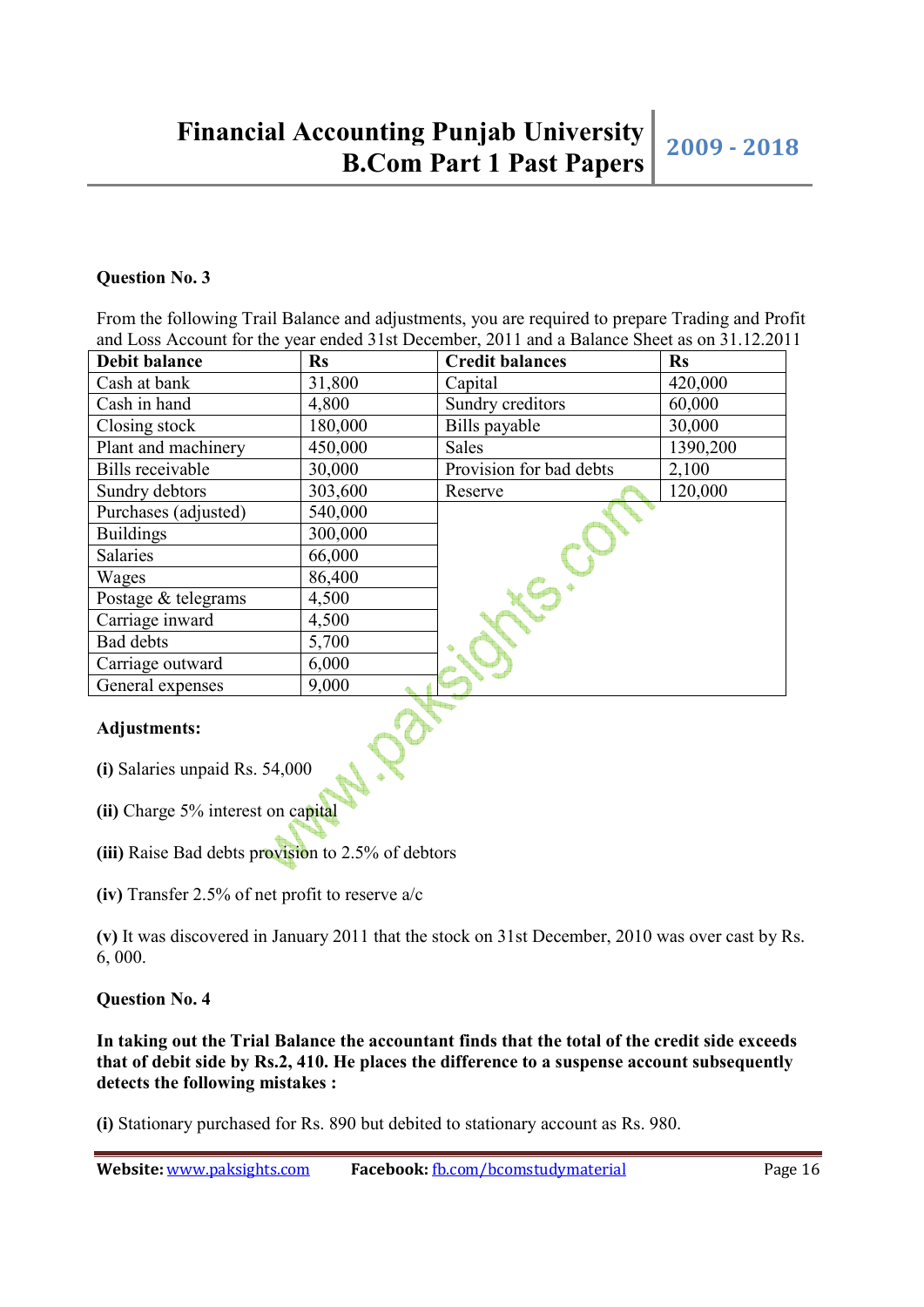**(ii)** A sum of Rs. 650 received from Alain was credited twice in his account.

**(iii)** Wages Rs. 250 paid to installing a machine ware debited to wages account as Rs. 520.

**(iv)** A sale of Rs. 350 was entered in the purchase book as Rs. 530 but customer's account was correctly debited with Rs. 350.

**(v)** A sale of Rs. 1, 000 to Fawad was credited to his account twice.

**(vi)** Old furniture sold for Rs. 6,000 was passed through sale book.

**Give the rectifying entries and prepare the suspense account.**

#### **Question No. 5**

Enter five imaginary transactions in Journal, post them in ledger and prepare trial balance.

#### **Question No. 6**

#### **Write short notes on:**

**(i)** Cash discount and trade discount.

**(ii)** Fixed installment method and Diminishing balance method of depreciation.

- **(iii)** Work sheet and income statement.
- **(iv)** Capital expenditures and revenue expenditures.

#### **Question No. 7**

### **The following are the assets and liabilities of Mr. Qaiser at the end and beginning of the year 2011, under single entry system**

|                               | As at $31^{st}$ | As at $1st$     |
|-------------------------------|-----------------|-----------------|
|                               | <b>Dec 2011</b> | <b>Jan 2011</b> |
| Land and building             | 58,800          | 60,000          |
| Plant and machinery           | 120,000         | 96,000          |
| Furniture and fixtures        | 16,200          | 16,000          |
| Sotck in trade                | 56,000          | 30,000          |
| Sundry debtors                | 310,000         | 280,000         |
| Loan from bank                | 150,000         | 145,000         |
| Other outstanding liabilities | 100,000         | 120,000         |
| Cash at bank                  | 80,000          | 90,000          |
|                               | 32,000          | 36,000          |

**Website:** www.paksights.com **Facebook:** fb.com/bcomstudymaterial Page 17